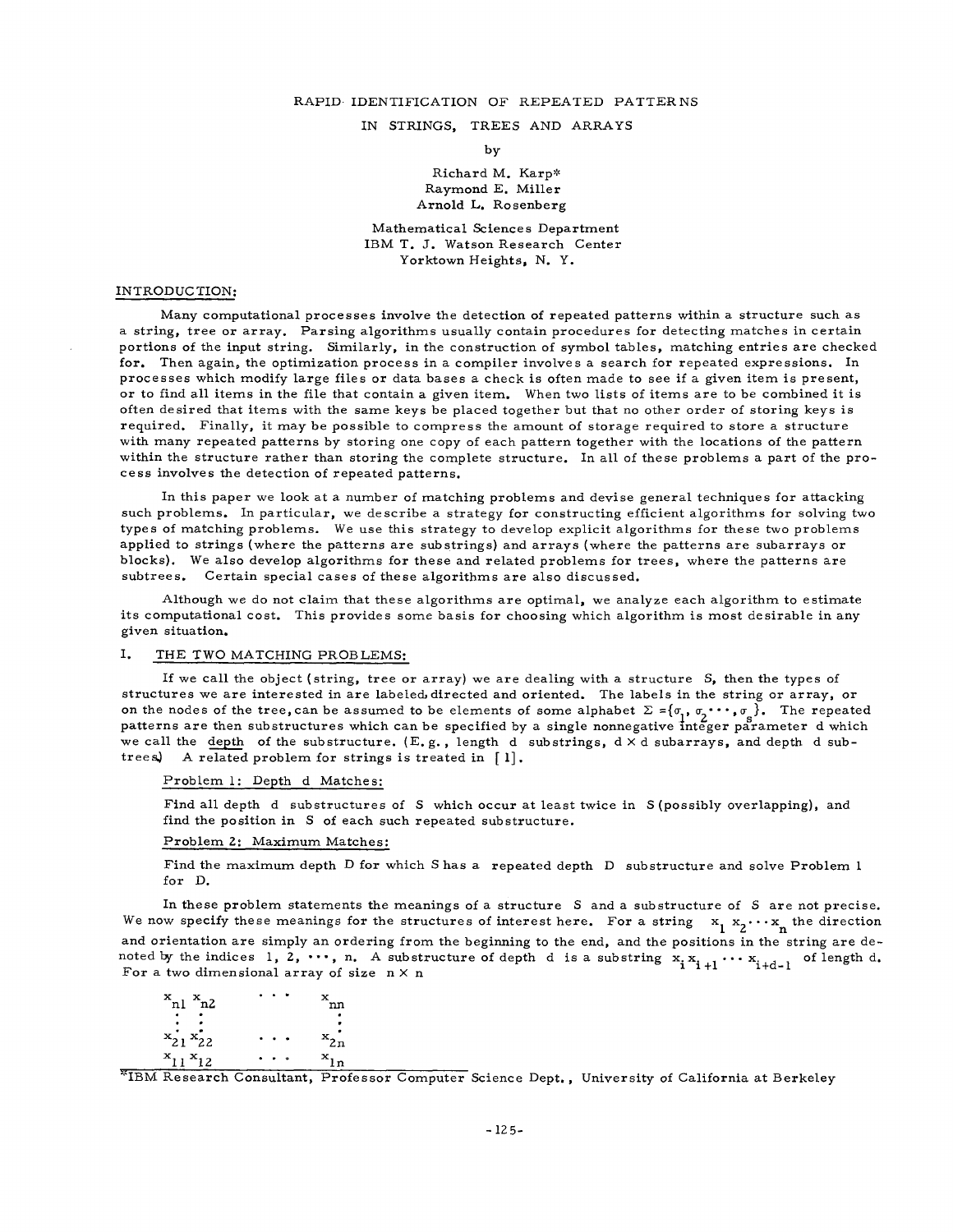the direction and orientation are along the coordinate directions in increasing order of indices. The positions in the array are denoted by the ordered pairs of indices  $\, \langle \, \mathrm{i}, \mathrm{j} \rangle \,$  1  $\, \in$  i,  $\, \mathrm{j} \,$   $\, \subseteq$  n. A substructure of depth d is a d × d block.

$$
x_{i+d-1,j}x_{i+d-1,j+1} \t x_{i+d-1,j+d-1}
$$
\n
$$
\vdots \t x_{i+1,j}x_{i+1,j+1} \t x_{i+1}x_{i+1} \t x_{i+1} \t x_{i+1}
$$

This is readily generalized to higher dimensional arrays. Problem 1 for arrays can also be generalized to treat nonsquare blocks. In this paper, however, we restrict our attention to the case in which the size can be specified by a single depth parameter. The trees we consider are rooted, binary and oriented; the nodes may also be labeled by elements of  $\Sigma$ :

A tree T is specified by:

- 1. a finite set N (the nodes)
- 2. an element  $n_0 \in N$  (the root)
- **3.** partial functions L:  $N \rightarrow N \{n_0\}$

R:  $N \rightarrow N - {n_0}$ 

and a function F: N -  ${n_0}$  + N such that,

- (a) if  $y = L(x)$  or  $y = K(x)$  then  $x = F(y)$ ;  $L$
- (b) for all  $x_i$ , and all positive integers  $k_i$ , F (x)  $\neq x_i$  (Here F (x) denotes the result of iterating F k times. )

If  $L(x)$  and  $R(x)$  are both undefined then x is a leaf. If there is an integer k such that for every leaf x  $F^{k}(x) = n_0$  then the tree is a full tree. A depth d substructure of a tree T is a full subtree with k = d. Some simple examples illustrate matching problems on these structures.

### Example I: String: 001100101

Here  $\Sigma = \{0, 1\}$ . For d = 3 there are repeated patterns 001 starting in positions 1 and 5 and no repeated patterns for  $d = 4$ .

| Example 2: Here $\Sigma = \{a, b, c\}$ |           |  | A recurring 2×2 pattern: b c                                                               |  |     |  |  |
|----------------------------------------|-----------|--|--------------------------------------------------------------------------------------------|--|-----|--|--|
|                                        | c c b c c |  |                                                                                            |  | a b |  |  |
| Array:                                 | b b a b b |  | Its occurrences: $\langle 1,1 \rangle$ , $\langle 1,4 \rangle$ and $\langle 3,3 \rangle$ . |  |     |  |  |
|                                        | b c c b c |  |                                                                                            |  |     |  |  |
|                                        | a b b a b |  |                                                                                            |  |     |  |  |
|                                        |           |  |                                                                                            |  |     |  |  |

There are some other repeated 2×2 patterns but no repeated 3×3 patterns as the reader may check.







**:~ U 0 ~C**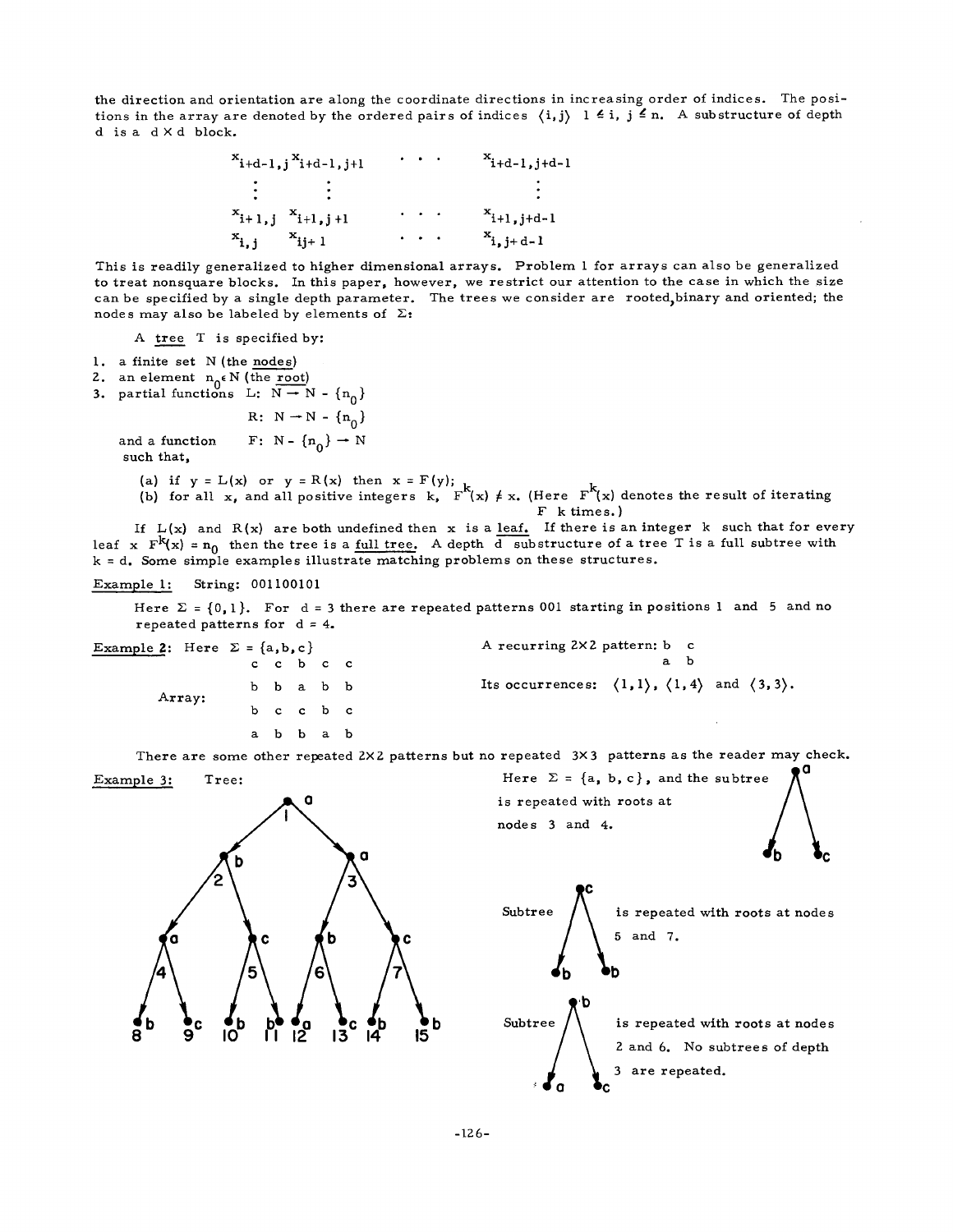### II. FINDING REPEATED SUBSTRINGS IN STRINGS:

In solving Problems i and Z for strings we accept as input any finite string S over the given alphabet  $\Sigma$ . We give two techniques for solving Problem 1; one of which also yields a solution to Problem 2. Throughout our description substrings are specified by length and by the position in S where they begin.

#### A: A Family of Equivalence Relations :

Our first solution technique employs a family of equivalence relations on the set of positions  $\{1,2,\ldots,n\}$  of the input string  $S = x_1x_2 \cdots x_n$  (each  $x_i \in \Sigma$ ).

Definition 1 Given  $S = x_1x_2 \cdots x_n$  positions i and j of S are k-equivalent (ke {1, 2, ..., n} and  $i, j \in \{1, 2, ..., n-k+1\}$  -- written  $iE_{i,j}$  -- precisely when the length k substrings of S starting at positions i and j are identical; that is, when  $x_i \cdots x_{i+k-1} = x_j \cdots x_{j+k-1}$ .

Henceforth, we assume  $iE_{\downarrow}j$  is well defined when used without further mention of the boundary conditions.

### B: String Algorithms :

Our algorithms are based on the following observation.

Lemma 1: For integers i,j,a,b with  $b \le a$  we have  $iE_{a+b}$  precisely when  $iE_{a}$  and  $i+bE_{a}$  j+b.

Our first algorithm is based on Lemma 1.

Algorithm 1: To solve Problem 1 for length d substrings over string  $S = x_1x_2 \cdots x_n$ :

(1) Scan S to construct the relation  $E_1$ .

- (2) Use Lemma 1 to construct, successively, the relations  $E_2$ ,  $E_4$ ,  $E_8$ ,..., $E_r$  where  $r=2^{\lfloor \log_2 d \rfloor}$ . If d is a power of 2 then end:  $d=r$ ; otherwise  $d < 2r$ .
- (3) Use Lemma 1 to construct the relation  $E_d$  from the relation  $E_r$ .

An obvious modification of Algorithm I yields a solution to Problem 2.

- Algorithm 2: To solve Problem 2 for input string  $S = x_1x_2 \cdots x_n$ :
- (1) Scan S to construct the relation  $E_1$ .
- (2) Use Lemma I to construct, successively, the relations  $E_2, E_1, E_2, \cdots, E_n$ , where r is the least power of Z such that E is trivial (i. e., the identity relation).
- (3) Perform a binary search to solve the problem. That is, use  $E_{n,12}$  to get  $E_{2n/4}$ . If this latter

is nontrivial use it to get  $E_{7r/8}$ ; otherwise, use  $E_{r/2}$  to get  $E_{5r/8}$ ; and so on.

It should be clear that the final equivalence relation constructed by each algorithm solves the desired problem. In fact, the equivalence relation  $E_k$  classifies each substring of length k, whether it is a repeated substring or not.

It is a straight forward matter to verify that Algorithm 1 requires  $\lceil \log_2 d \rceil^{\frac{5}{3}}$  "constructions" of relations, while Algorithm 2 requires, at worst,  $2\lfloor \log_2 n \rfloor$  such constructions. We claim that each such construction can be performed in order n "steps".  $\sqrt{I(n)}$  (In fact, the reader will see from our descriptions that constructing the relation  $E_i$  from its predecessor requires order n-i steps.)

# C: Equivalence Relation Construction :

We organize the data representation for the classes of each equivalence relation  $E_L$  as follows. The classes of E<sub>k</sub> are labeled 1,2,3,etc.; of course, at most min  $(n,(\#\Sigma)^{k})$  labels are needed. The relation  $E_k$  is represented as an n-k+1 place vector  $v_1^{x_1}, v_2^{x_2}, \ldots, v_{n}^{x_{n}}$ , with each  $v_i^{x_i}$  being the label of the equivalence class of  $E_k$  to which position i belongs.

Assume we are to construct  $E_{a+b}$  from  $E_a$  using the above representation. We use a scheme reminiscent of a radix sort. Say that  $E_a$  has  $e_a$  classes. Assume that we have at our disposal the vector  $\bf v$  arrored as an indexed array; and further we have  $2e_{\rm s}$  pushdown stores, initially empty,

An alternate equivalent lemma can be stated:

Lemma: For integers i, j, a, b we have  $iE_{a+b}$  precisely when  $iE_{a}$  and  $i+a E_{b}$  j+a.

Lemma I is the preferred form to use in the algorithms to be derived since they require less storage space at no extra cost in operation count than analogous algorithms derived from the alternate lemma. This may be easily checked by the reader.

 $\lfloor q \rfloor$  denotes the integer part of q.

 $\S$  [ q ] denotes the least integer greater than or equal to q.<br>I This claim is transparent for the construction of  $F$  so we

This claim is transparent for the construction of  $\vec{E}_1$ , so we consider only the construction of higher index relations.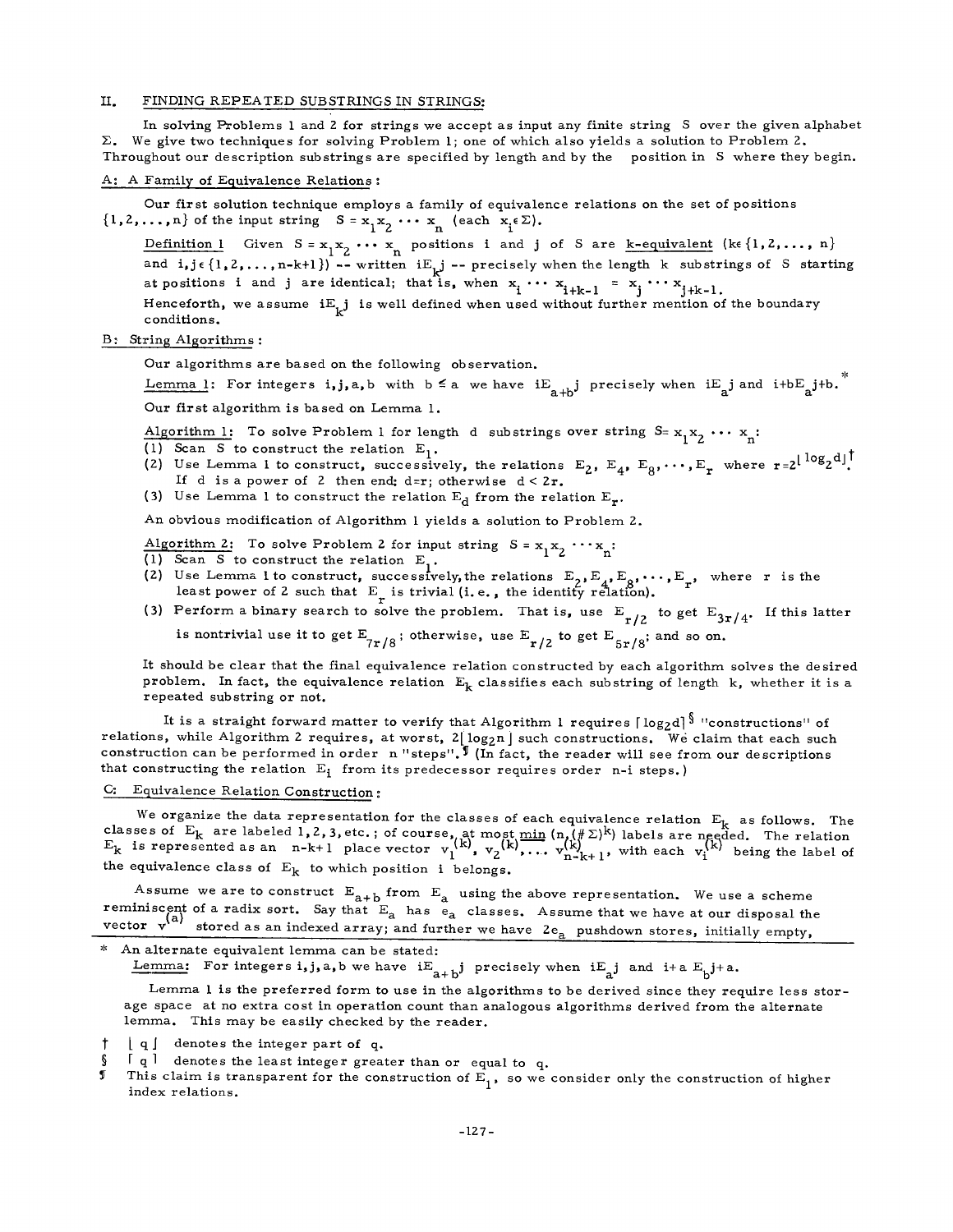available; call them  $P(1), \cdots P(e_{a})$  and  $Q(1), \cdots Q(e_{a}).$ 

- SIEPI: Sort the vector v' using the P-pushdown stores; that is, run through v<sup>'-'</sup>, PUSHing index i onto P(v<sub>i</sub><sup>(a)</sup>). This gives us an explicit representation of the classes of E<sub>a</sub>, one class in each P-pushdown store.
- SIEP 2: In succession, POP each  $P(j)$  until it is empty. As the number d is POPped from  $P(i)$ , PUSH it onto the Q-pushdown store  $Q(v_{d+b}^{(n)})$  providing that  $d+b \leq n-a+1$ . This gives us the classes of  $E_a$  shifted so that integers d and e occur on the same Q-stack precisely when d+b  $E_a$  e+b. Note, moreover, that the entries on each stack Q(i) appear in blocks of a-equivalent numbers.
- STEP 3: Finally construct  $v^{(a+b)}$ : Successively POP each Q-stack until empty. Start with a variable class counter c initially set to I. As each integer d is POPped from a given stack  $Q(i)$  test whether or not  $v_d^2$  is equal to  $v_d^2$ , where e is the integer just previously POPped from the same stack. If this is so, then  $dE_a e$  and  $d+bE_a e+b$  so  $dE_{a+b}e$ ; therefore set  $v_a^{-1}$  = c. Other wise, we have d+b $E_a$ e+b but d $E_a$ e; therefore, set  $v_A^{(a+1)}$  = c+1, and increment c to c+1. When stack  $\mathsf{Q}(i)$  is exhausted, increment c to c+1 before beginning to POP  $\mathsf{Q}(i+1)$ . Wheneve: d is the first integer from a Q stack, set  $v_A^{a+D}$  = c automatically.

The reader can easily verify the validity of the preceding procedure, hence of our claim that each relation construction can be effected in order n steps; of course, a "step" can involve accessing a linear array or POPping or PUSHing any of the required stacks.

# D: Direct Calculation of d-Equivalence :

The solution to Problem 1 given by Algorithm 1 has the shortcoming of requiring one to save relation  $E_a$  where  $a = max \{k | 2^k \le d\}$ , d being the desired length. We describe now a method for calculating d-equivalence directly. Moreover, if both d and the alphabet size s are sufficiently small, one can justifiably claim this method to operate in linear time.

The method employs a class of labeled directed graphs which we shall designate (s,d)-graphs,  $*$ s being the size of the alphabet  $\Sigma$ , and d the length of the repetitions sought.

Definition 2 For given integers s, d, the  $(s, d)$ -graph  $G_{s, d}$  is specified by:

- (1) the set of nodes  $V_{s, d} = \{0, 1, \dots, s^{d} 1\};$
- (2) for  $k \in \{0,1,\cdots,s-1\}$ , the k-labeled edges  $\{\langle v, s\cdot v+k \rangle \text{ mod } s^d\}$



A brief consideration of the (s,d)-graphs leads one to the following solution to Problem I. Algorithm 3: To solve Problem 1 for length d and for input string  $S = x_1, x_2, \ldots, x_n$  over alphabet  $\Sigma = {\sigma_1, \sigma_2, \cdots, \sigma_{\rm s}}$ .

Conventions: Imagine that we have, associated with each node v of G<sub>s, d</sub>, a bucket B<sub>v</sub> capable of containing any finite set of integers. In the course of visiting nodes of G<sub>s, d</sub> and of scanning S, let us denote by N the node most recently visited and by P the position in S most recently scanned. Further, assign to each  $\sigma \in \Sigma$  a unique "value" denoted  $|\sigma|$ , from the set  ${0, \cdots, s-1}.$ 

Procedure:

(1) Scan the first d symbols  $x_1x_2 \cdots x_d$  of S. (Halt if  $n < d$ .) Determine the "start-node" of S in  $G_{s,d}$  to be node

$$
N = \sum_{k=1}^{d} |x_k| \cdot s^{d-k}.
$$

Set P to d.

These graphs are also called DeBruijn graphs.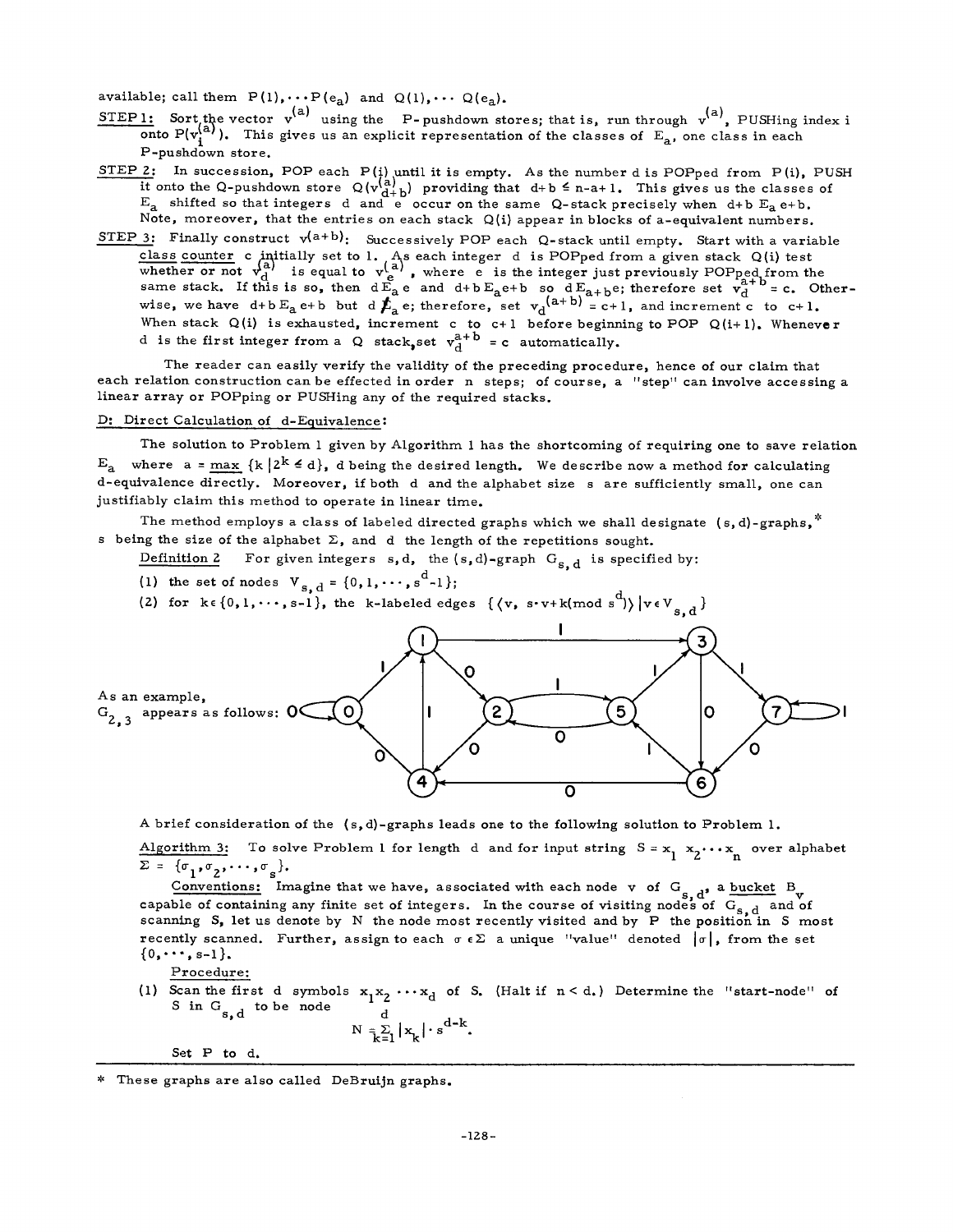- (2) Drop P-d+1 into bucket  $B_{N^*}$ .
- (3) Scan symbol P+1 of S, call it  $x_{p+1}$ , if it exists. If n-d < P+1, then halt. Otherwise,
	- respecify P by P+1 and N by  $(s \cdot N+|x_{p+1}|) \mod s^d$ . Go to Step (2).

is V. Upon halting, each bucket  $B_v$  will contain the starting positions in S of the string  $S(v)$ , where  $S(v)$ that substring of S which under the value function yields the length d s-ary representation of integer

It is clear that two options emerge in implementing this algorithm. One can opt to conserve space by constructing on the fly those nodes of  $G_{s,d}$  which are actually visited in processing S. The cost of a transition under this option is a computation of the form  $s \cdot N + |x|$  (mod  $s^d$ ). Alternatively, one can "precondition" the computation by constructing a transition table for  $G_{s, d}$  and use this table to effect transitions. At a cost of  $\, {\bf s}^{\bf d} \,$  locations, transitions are thereby simplified. If the algorithm is to be performed on a large number of inputs, the preconditioned version is by far the preferred one.

#### E: Special Cases :

One can easily construct variants of Problems 1 and 2, which are solved by simple variants of our three algorithms. We mention two such variants.

Problem 3: Given strings S and T over  $\Sigma$  find all occurrences of S in T.

This problem can be viewed as finding the  $E_{length(S)}$ -class containing 1 of the string S \$ T, where  $\frac{2}{3}$  /  $\Sigma$ . Either algorithm 1 or 3 thus yields a solution.

Problem 4: To decide, given a length d and a string S, whether or not S has a length d repeated pattern.

This problem is most easily solved by a variant of Algorithm 3 which, in place of buckets, drops pebbles at nodes of  $G_{s,d}$  as they are visited. Thus one merely traverses  $G_{s,d}$  as in the algorithm, halting with a positive response if a pebble-laden node is ever visited (i.e. if any node is ever revisited). A variant of Algorithm 1 is also possible, to determine whether d-equivalence is, or is not, trivial.

### III. FINDING REPEATED BLOCKS IN ARRAYS:

In solving Problems 1 and 2 for arrays we accept as input any finite  $n \times n$  array S having entries from the given alphabet  $\Sigma$ . The generalization to higher dimensional arrays should be obvious from our description of the two dimensional case. We look for repeated square dXd blocks (or subarrays) in S.

Our algorithms are based on the equivalence relation technique described in the previous section. Throughout our description a dXd block is specified by its size d and its starting position (lower left corner)  $\langle i, j \rangle$  in S.

Definition3 Given an nXn array S,  $S = [x_{ij}]$  (i,je $\{1, 2, \cdots, n\}$ ) we say that positions  $\langle i, j \rangle$ and  $\langle k,l\rangle$  are b-equivalent  $(b \in \{1,2, \cdots, n\})$  and i, j, k,  $l \in \{1,2,\cdots, n-b+1\})$  -- written as  $\langle i,j\rangle E_b\langle k,l\rangle$  -precisely when the bXb blocks of S having starting positions  $\langle i,j\rangle$  and  $\langle k,l\rangle$ are identical; that is, when

| $\mathbf x$ | $= x$ | for | $m \in \{i,i+1,\cdots,i+b-1\}$     |  |
|-------------|-------|-----|------------------------------------|--|
| mn          | . pq  |     | $n \in \{j, j+1, \cdots, j+b-1\}$  |  |
|             |       |     | $p \in \{k, k+1, \dots, k+b-1\}$   |  |
|             |       |     | $q \in \{l, l+1, \cdots, l+b-1\}.$ |  |

Whenever  $\{i, j\}$  E<sub>b</sub>  $\{k, l\}$  is used later in this section we shall assume it is well defined without stating the end conditions.

# A: Array Algorithms :

Our algorithms are based on the following lemma.

Lemma 2: For integers i, j, k, l, a, b with  $b \le a$  we have  $\langle i, j \rangle E_{a+b} \langle k, l \rangle$  precisely when all four of the following a-equivalences hold.

(i)  $\langle i, j \rangle \to_{a} \langle k, l \rangle$  (iii)  $\langle i, j+b \rangle \to_{a} \langle k, l+b \rangle$ (ii)  $\langle i+b,j\rangle E_a \langle k+b,l\rangle$  (iv)  $\langle i+b,j+b\rangle E_a \langle k+b,l+b\rangle$ 

This result can be readily seen through the following diagram.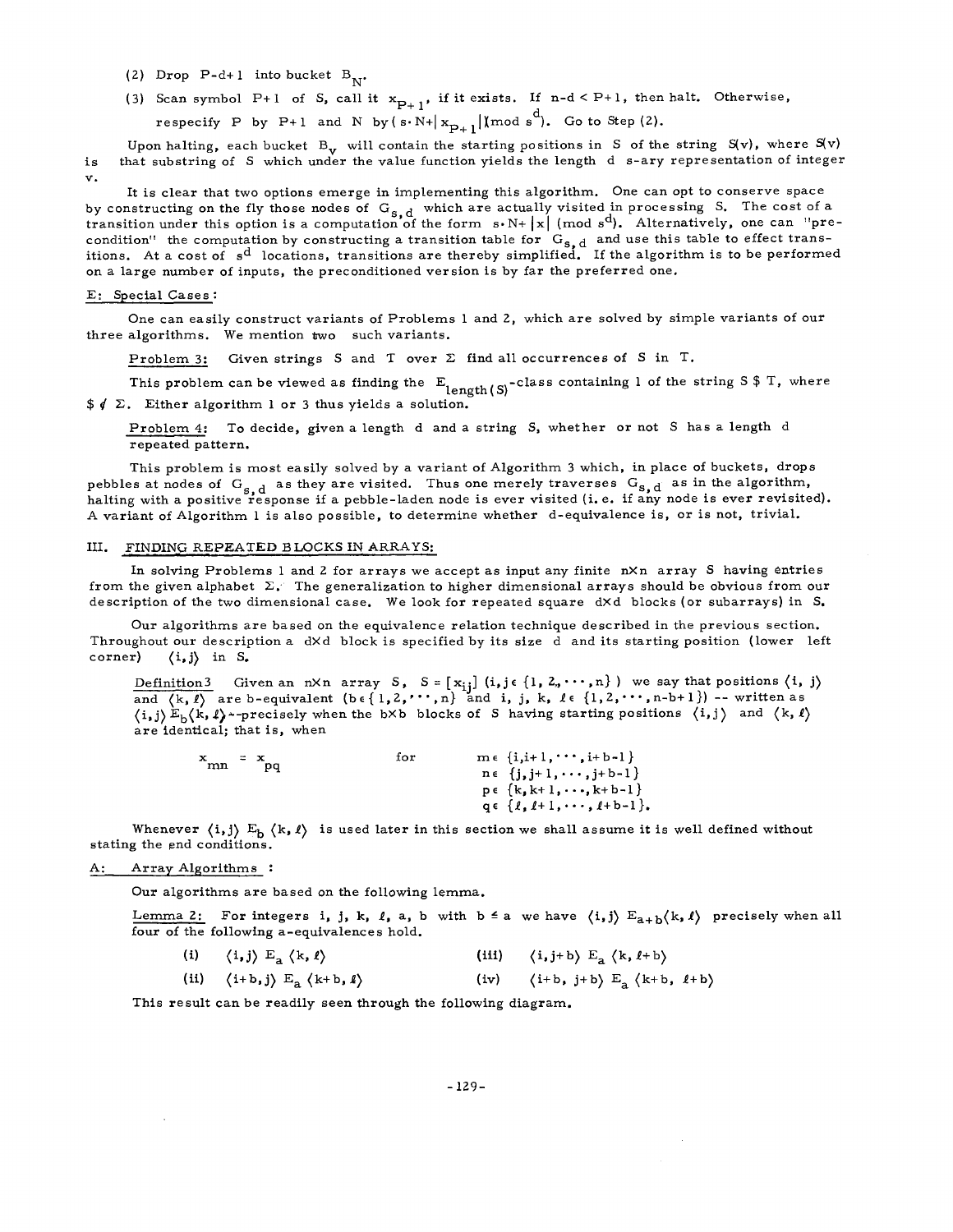

With the condition that  $a \geq b$  the four  $a \times a$  blocks completely "cover" the  $(a+b) \times (a+b)$  block so that equivalence of the pieces implies equivalence of the whole block. Of course, alternative "covering" lemmas should readily occur to the reader.

With this lemma we can solve Problems 1 and 2 in exactly the same manner as done for strings in Algorithms 1 and 2. The constructions of new equivalence relations is done as before except that to get the next relation a successive refinement over four relations is required rather than over two relations.

Let the equivalence relations indicated by conditions (i) through (iv) of Lemma 2 be called  $R_1$ ,  $R_2$ ,  $R_3$  and  $R_4$ , respectively, and be represented like we previously discussed for strings. To construct the new relation  $E_{a+b}$  we first combine  $R_1$  with  $R_2$  giving an equivalence relation  $R$ '. Next we combine R' with R<sub>3</sub> giving R''; finally combining R'' with R<sub>4</sub> gives  $E_{a+b}$ .

Thus, the algorithm to solve Problem 1 is readily seen to require  $3 \lceil \log_2 d \rceil$  combinations of relations, and the algorithm to solve Problem 2 requires at most  $6\lfloor \log_2 n \rfloor$  such combinations. From the method of combining relations we see that the combination of two relations to form a relation  $E_A$  requires order  $(n-a)^2$  steps.

# IV. TREES:

#### A: Unlabeled Trees :

In this section we generalize the results of Section II by investigating the identification and classification of repeated occurrences of a given tree as a subtree of a larger tree. The trees we consider are rooted, binary and oriented.

We retain the notational conventions of Section I; hence a tree is specified by the set N, the element  $n_0 \in N$ , and the functions L, R, and F.

Example :



 $L(x)$  is called the <u>left son</u> of x, R(x), the right son of x, and F(x), the father of x. If  $y = L(x)$ for some x then y is a left son; if  $y = R(x)$  for some x then y is a right son. Every node except  $n_0$  is either a left son or a right son. If  $L(x)$  and  $R(x)$  are both undefined then x is a <u>leaf.</u> If  $x = F^{K}(y)$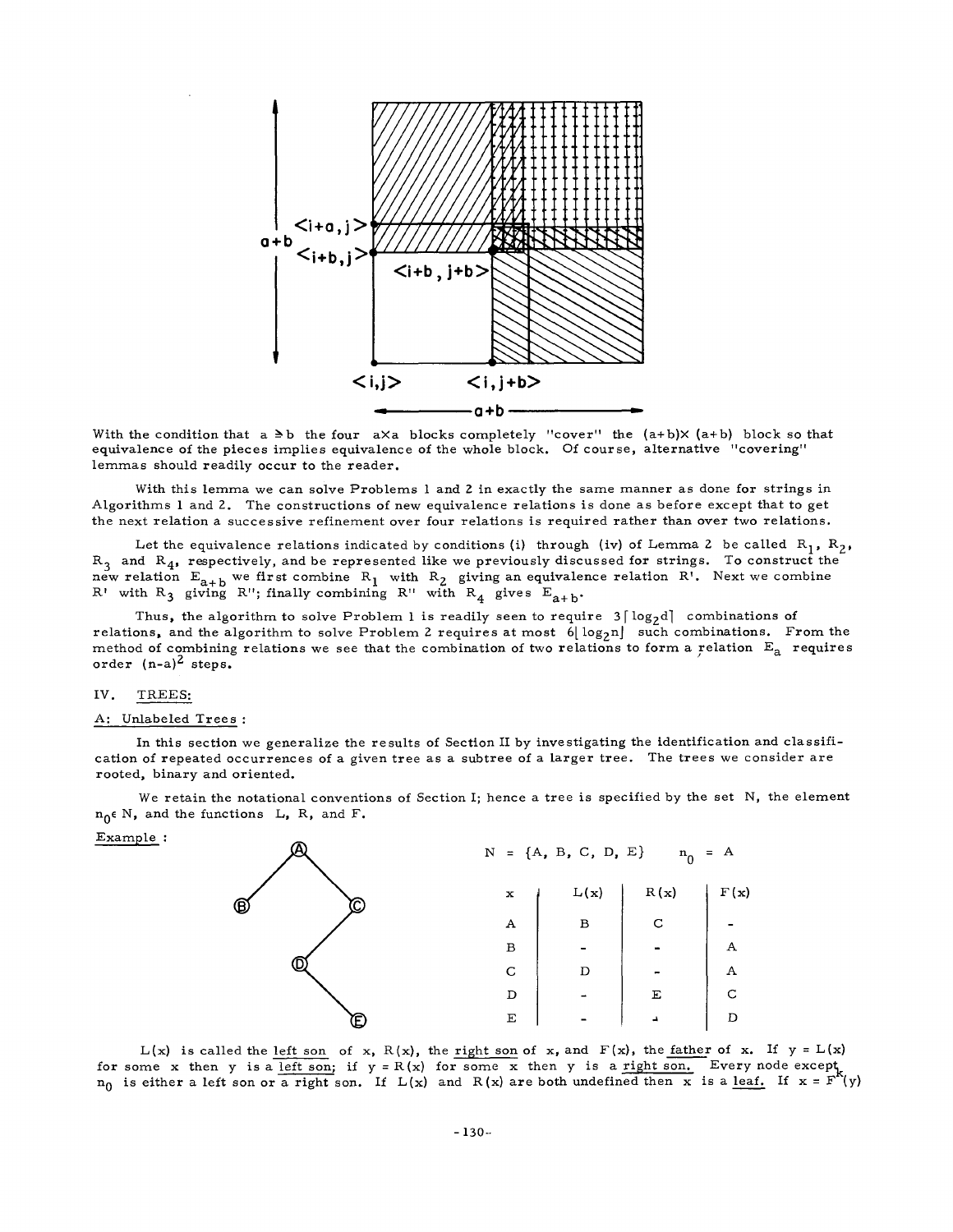then x is a descendant of y and y is an ancestor of x. Every node is a descendant of  $n_0$ . If  $n_0 = F^k(x)$ then k is the depth of  $x$ , denoted by  $\delta(x)$ .

We are concerned with strings of 0's and 1's. The symbol  $\Lambda$  denotes the null sequence and  $\cdot$ denotes concatenation.( • is often omitted when no confusion can result.) If x is a string then Ig(x) denotes the length of  $x$ ,  $x^*$  denotes the reversal of  $x$ , and  $\chi$  denotes the string

$$
\ell^{\mathbf{x}} = \begin{cases} \n\mathbf{x} & \text{if } \ell g(\mathbf{x}) \leq \ell \\ \n\text{the prefix of } \mathbf{x} & \text{of length } \ell \text{ if } \ell g(\mathbf{x}) > \ell. \n\end{cases}
$$

We associate with each node x a string  $s(x)$  indicating how x is reached from the root  $n_0$ ;  $s(x)$ is called the sequence of  $x$ . The recursive definition of  $s(x)$  is as follows:

$$
s(n_0) = \Lambda \qquad s(L(x)) = 0 \cdot s(x) \qquad s(R(x)) = 1 \cdot s(x).
$$

The equivalence relation  $E_{\ell}$  on N is defined by:

 $x E_{\ell} y$  if  $_{\ell}[s(x)] = {_{\ell}[s(y)]}.$ 

We assume that T is represented by a data structure which permits  $F(x)$ ,  $L(x)$  or  $R(x)$  each to be computed in one step. Clearly, a variant of Algorithm 1 in Section II can be used to compute the relation E, in  $O(\#(N) \log l)$  steps.

The unique tree U, which has 2 k leaves, each of depth k, is called the full tree of depth k. A tree with exactly one leaf is called a path.

In order to define the expected execution time of certain algorithms we shall wish to consider trees drawn at random from a probability distribution over the set of all trees with a given number of nodes. We do not define a specific distribution, but we do assume that two trees which have the same structure but differ in their left-right orientation (i.e., they have the same root and set of nodes, and the same function F) are equally probable. This implies that, if a node x of depth k is chosen at random in a random tree, then the probability that  $s(x)$  is a particular string of k  $0's$  and l's is  $2^{-k}$ .

We often deal with several trees simultaneously; entities associated with these trees will be distinguished by primes.

The trees T and T' are called isomorphic if there is a one-one correspondence

 $\varphi: N \to N'$  such that, for all  $x \in N$ ,  $s(x) = s'(\varphi(x))$ .

The tree T' is called a subtree of T rooted at y if:

(a)  $N' \subset N$  (b) for each  $x \in N'$ ,  $s(x) = s'(x) \cdot s(y)$ 

A subtree of T is determined by its set of nodes. No two subtrees of T with the same root are isomorphic,

In this section we construct algorithms to solve the following problem:

Problem5: Given trees T and T', find R(T, T'), the set of roots of subtrees of T which are isomorphic to T'.

First we consider two special cases.

Case I: 
$$
T' = U_k
$$

The following simple algorithm solves Problem 5: Examine the nodes of T<sub>-in</sub>-such an order that, for every x, x is examined before  $F(x)$  is examined. Assign each node x a number  $N_k(x)$  as follows:

If  $L(x)$  is undefined or  $R(x)$  is undefined then  $N_k(x) = 0$ , else  $N_k(x) = min(k, N_k(L(x))+1, N_k(R(x))+1)$ . Then  $R(T, T') = {x | N_k(x) = k}.$ 

Case 2:  $T'$  is a path with leaf z of depth  $\ell$ . Then apply the following algorithm.

(1) Combine T and T' into a single tree T', such that  $n_0$  and  $n'$ , the roots of T and T', are the left and right sons of  $n''_{0}$ , the root of T".

Specifically,  
\nwhere 
$$
L''(x) = \begin{cases} n_0, x = n''_0 \\ L(x), x \in N \end{cases}
$$
  $R''(x) = \begin{cases} n^1_0, x^n = n''_0 \\ R(x), x \in N \end{cases}$   
\n $R'(x), x \in N$   $R''(x) = \begin{cases} n^1_0, x = n''_0 \\ R(x), x \in N \end{cases}$   $F''(x) = \begin{cases} n''_0, x \in \{n_0, n^1_0\} \\ F(x), x \in N - \{n_0\} \\ F'(x), x \in N' - \{h^1_0\}.\end{cases}$ 

(2) Compute the equivalence relation  $E^{\prime\prime}$  over  $N^{\prime\prime}$ .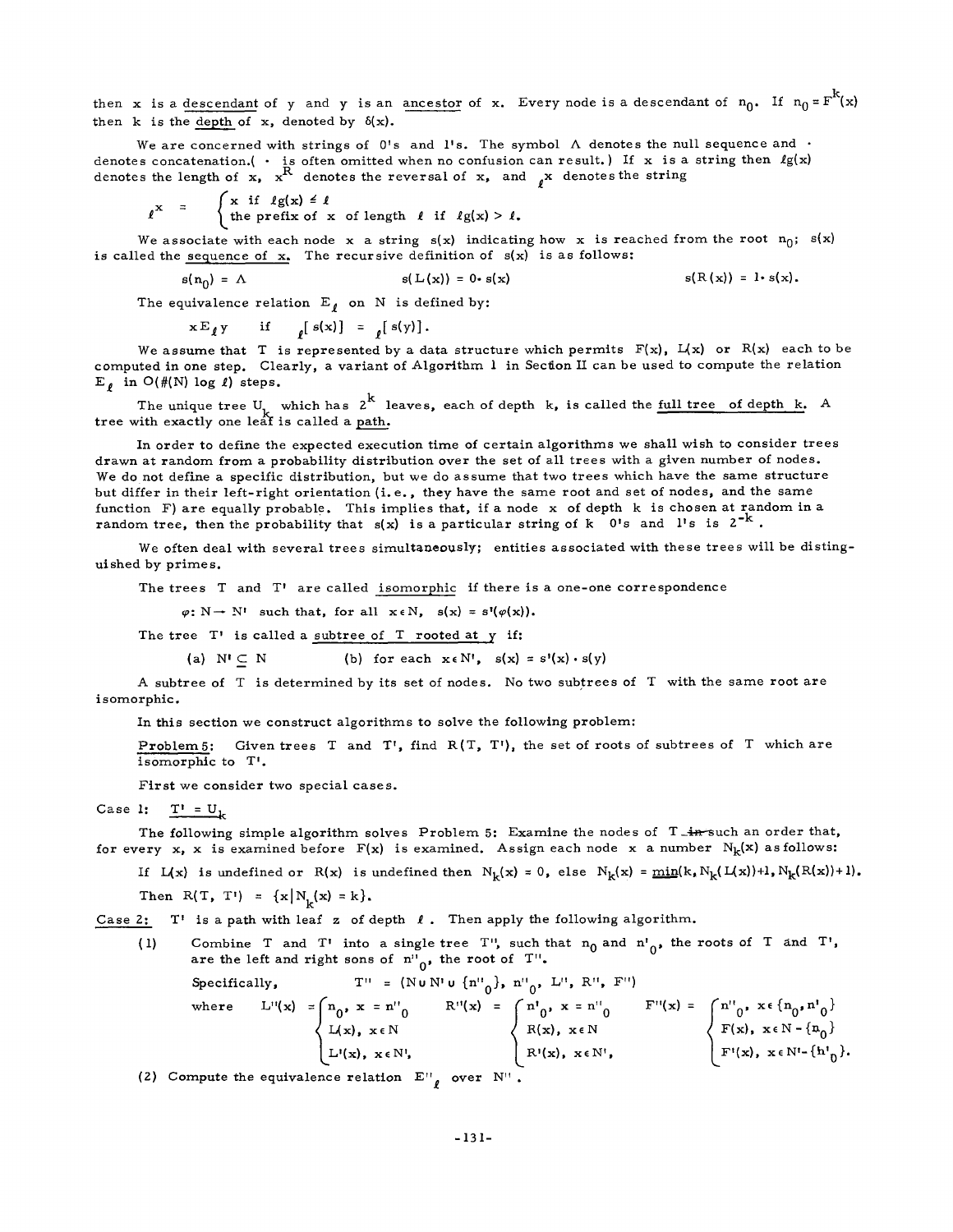(3) R(T, T') =  $\{F^{\ell}(x) | x \in N \text{ and } x E_{\ell, \ell}^{n} z\}.$ 

Hence, in this case, Problem 5 can be solved in  $O((\#(N)+1) \log 1)$  steps.

The key to our general algorithms for solving Problem 5 is the following observation.

Lemma 3:  $x \in R(T, T')$  if and only if, for every leaf  $y \in N'$ , there exists a  $z \in N$  such that

$$
F^{b'(\gamma)}(z) = x \quad \text{and} \quad s'(z) = s'(\gamma)
$$

Let  $A' = \{s'(y) | y \text{ is a leaf of } T \}.$ 

For each  $x \in N$  define  $C(x) = #({{(z,k) | F^{k}(z) = x} \text{ and } {K(z)} \in A^{1}}).$ 

Then the following is a restatement of Lemma 3.

Lemma 4:  $x \in R(T, T')$  if and only if  $C(x) = \#(A')$ .

Thus our central problem is to give an efficient algorithm for computing the function  $C(x)$ .

We offer two algorithms. Let  $\bar{\ell}$  denote the maximum depth of any leaf of T'. The first is appropriate when  $2 \bar{\ell} < \ell$  (N). algorithm is appropriate when

Algorithm 4:

- (1) (Preprocessing) For each of the  $2^{\overline{\ell}+1}-1$  strings X of length less than or equal to  $\overline{\ell}$ , compute  $M(X) = {k | k \leq \ell g(X) \text{ and } k X \in A^{\dagger}}.$
- (2) Compute the equivalence relation  $E_{\ell}^-$  over N. For each equivalence class, choose a representative w and compute  $M(-\frac{1}{\ell} s(w)) = \mu(w)$ .
- (3) For each  $z \in N$ , set  $C(z) = 0$ .
- (4) For each  $z \in N$ , let w be the representative of the equivalence class containing z; for each  $k \in \mu(w)$ , increment  $C(F^K(x))$  by 1.
- (5) Stop.  $x \in R(T, T')$  if and only if  $C(x) = #(A')$ .

The execution of Algorithm 4 requires  $Q(2^+ + f(N) \log l + \sum_{x} C(x)$  steps. Below we obtain an upper bound on the expected value of  $\sum_{x} C(x)$ , assuming that T is drawn at random from trees with #(N) nodes.

Our second algorithm for computing  $R(T, T')$  depends on an important construction. We can construct from T' a unique tree T such that there is an "anti-isomorphism" from T' onto T; i.e., there is a one-one function  $\varphi$  from N' onto  $\tilde{N}$  such that, for each  $x \in N'$ ,  $\tilde{s} (\varphi(x)) = [s'(x)]^R$ .

Figure 1 gives two examples of this construction,



Figure 1 -- Two examples of an anti-isomorphism

Each node  $\varphi(x) \in \widetilde{N}$  such that x is a leaf of T' is marked. In the figure a check mark is placed beside each marked node.

The following algorithm determines R(T, T').

Algorithm 5:

- (1) (Preprocessing) Construct  $\tilde{T}$  and determine the marked nodes.
- (2) Examine the nodes of  $\tilde{T}$  in such an order that, for every x,  $F(x)$  is examined before x. Associate with each node x a set  $P(x) \subset N$  as follows:  $P(\tilde{n}_0) = N$  $P(\tilde{L}(x)) = {F(y) | y \in P(x) \text{ and } y \text{ is a left son}}.$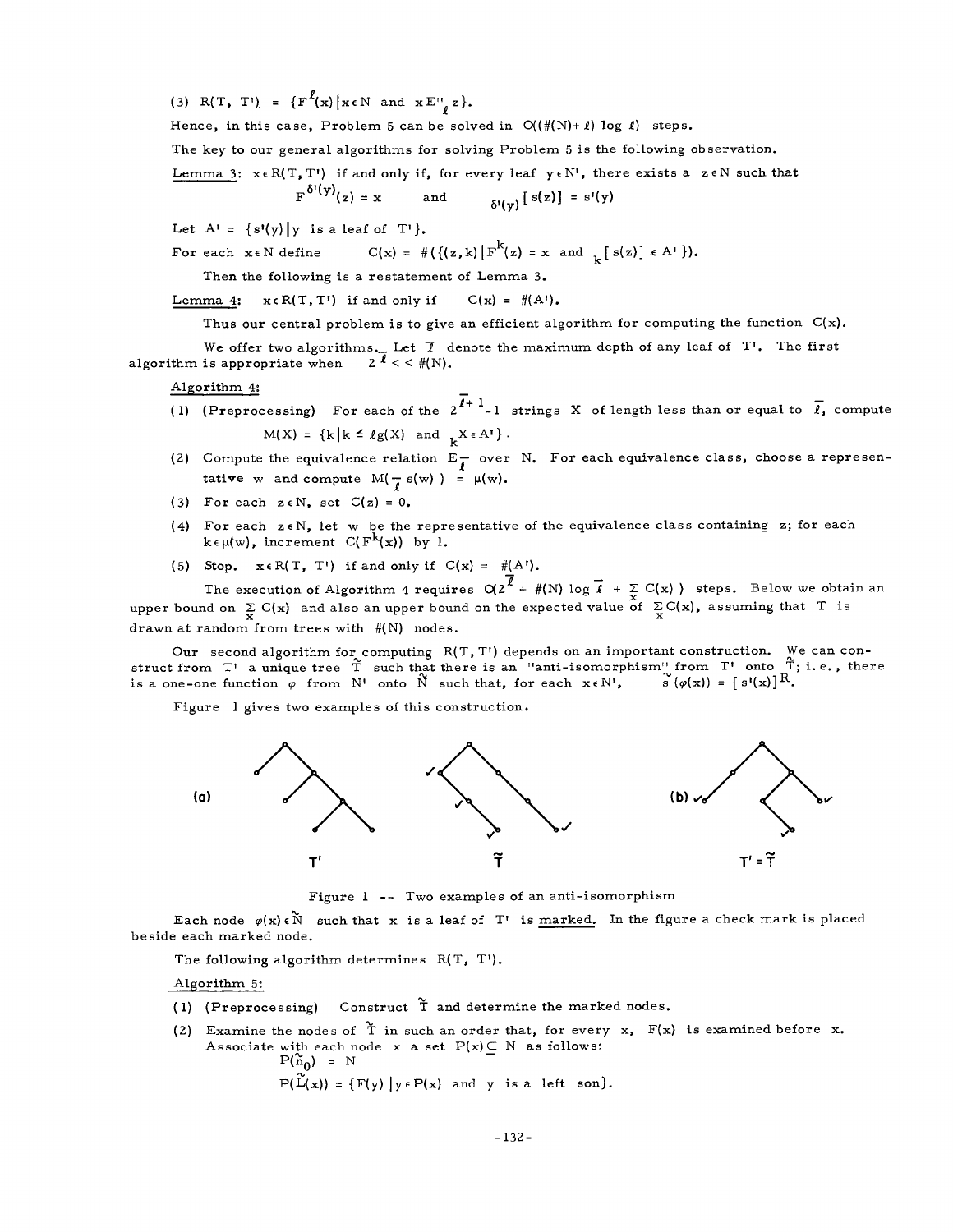$$
P(\widetilde{R}(x)) = \{F(y) | y \in P(x) \text{ and } y \text{ is a right son} \}.
$$
  
(3) STOP. 
$$
R(T, T') = \bigcap_{\{x \mid x \text{ is marked}\}} P(x)
$$

Example 4:



$$
P(2) = \{A, B, E, F, D, J\}
$$
  
\n
$$
P(3) = \{A, B, E, F, D, J\}
$$
  
\n
$$
P(4) = \{A\}
$$
  
\n
$$
P(5) = \{B, A, E, D\}
$$
  
\n
$$
R(T, T') = P(3) \cap P(4) \cap P(6) = \{A\}.
$$

Let  $\lambda(T)$  denote the number of leaves of T.

Theorem 1: Suppose T is chosen at random from the trees with  $\#(N)$  leaves. Then

i) The expected value of 
$$
\Sigma \# (P(x))
$$
 is  $\leq$   $\# (N) \cdot \sum_{n \in N} 2^{-\alpha (x)}$ 

ii) The expected value of  $\sum_{x \in N} C(x)$  is  $\leq$   $\frac{\#(N) \cdot \sum 2^{-\sigma \cdot x}}{x \cdot a}$  leaf of T'

iii) The expected value of  $#(R(T, T'))$  is  $\leq [+(N) \cdot \Sigma \sum_{x} 2^{-(N-1)} \div \lambda(T')$ 

These results permit an easy evaluation of the expected execution times of Algorithm 4 and Algorithm 5.

It is also possible to place an upper bound on the number of occurrences in T of subtrees isomorphic to T', knowing only the number of nodes of T. For each node  $x \in N'$ , let  $\Delta(x)$  denote the number of descendants of  $x$  (recall that  $x$  is a descendant of itself). Define

 $\Theta(T') = 1 + \max_{\mathbf{x} \in \mathbb{N}^1} \left[ \min_{\mathbf{m} \in \mathbb{N}^1} \left( \Delta \left( L'(\mathbf{x}) \right), \Delta \left( R'(\mathbf{x}) \right) \right) \right],$ 

where  $\Delta(L'(x)) = 0$  if  $L'(x)$  is undefined, and  $\Delta(R'(x)) = 0$  if  $R'(x)$  is undefined.

$$
\underline{\text{Theorem 2}}; \qquad \qquad \#(\mathbf{N}) \geq \#(\mathbf{N}) + (\mathbf{R}(\mathbf{T}, \mathbf{T}) - 1) \quad \underline{\text{max}} \quad (\theta(\mathbf{T}), \lambda(\mathbf{T}))
$$

Continuing Example 4, we have:  $\theta(T') = 3$ ,  $\lambda(\tilde{T}) = 2$ ,  $\#(N') = 7$ .

Thus  $\#(N) \geq 7 + 3(R(T, T') - 1) = 4 + 3R(T, T').$ 

Any tree with at least two subtrees isomorphic to T' must have at least I0 nodes.

# B: Labeled Trees:

 $\bar{z}$ 

We now consider trees in which each node is label ed with one of a finite set of values. A labeled tree is a pair (T,f). such that T=(N, n<sub>0</sub>, L, R, F) is a tree and f is a '(total) function with domain N. The labeled trees  $(T, f')$  and  $(T', f'')$  are isomorphic if the trees T' and T'' are isomorphic and, moreover, the isomorphism  $\varphi: N' \to N''$ 

between these trees preserves the labeling; i.e., for all  $x \in N'$ ,  $f'(x) = f''(\varphi(x))$ .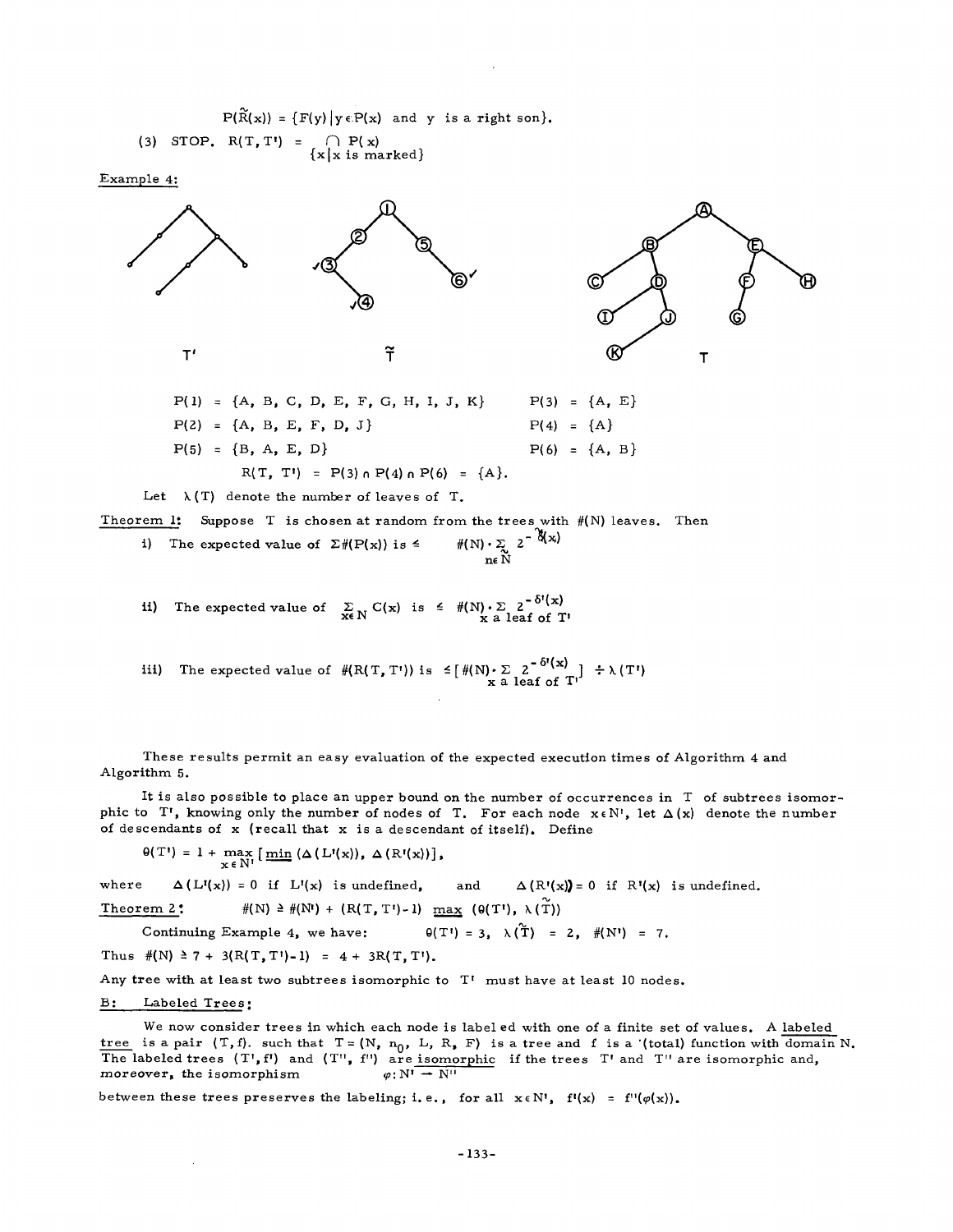If  $(T, f)$  is a labeled tree and  $(T', f')$  is a labeled tree such that  $T'$  is a subtree of T and, for all  $x \in N'$ ,  $f'(x) = f(x)$ , then  $(T', f')$  is a labeled subtree of  $(T, f)$ . The labeling function  $f'$  is said to be inherited from (T,f).

We seek algorithms to solve the following two problems.

Problem 6: Given the labeled trees  $(T^1, f^1)$  and  $(T^1, f^1)$ , determine  $R(T^1, f^1)$ ,  $(T^1, f^1)$ ), the set of roots of the labeled subtrees of  $(T^{\prime}, f^{\prime})$  which are isomorphic to  $(T^{\prime}, f^{\prime})$ .

Problem 7: Given the labeled tree  $(T, f)$  and the tree  $T'$ , find all the subtrees of T isomorphic to T', and classify them into their isomorphism types as labeled trees. A more precise statement<br>of the requirement is as follows: for  $x \in R(T, T)$ , let  $T^{(x)}$  be the subtree rooted at x and isomorphic to T', and let  $f^{(x)}$  be the labeling that  $T^{(x)}$  inherits from f. Compute a function  $h_{T,f,T}$ ,

with domain R(T, T), such that  $h_{T_{\text{c}}}, \dots, f_{T_{\text{c}}}$   $(x) = h_{T_{\text{c}}}, \dots, f_{T_{\text{c}}}$  only if (T is isomorphic to  $(T^{(y)}, f^{(y)})$ .

When the identities of T, f and T' are clear from context, we write h instead of  $h_{T,f,T}$ .

Before describing the algorithms we propose for the solution of Problems 6 and 7, we require an alternative way of talking about equivalence relations over a finite set D. We consider functions with domain D. All that will be important about such a function f is the equivalence relation it determines over D, in which x and y are equivalent iff  $f(x) = f(y)$ . Two functions which determine the same equivalence relation (and hence differ only in the names of the elements in their images) will be regarded as identical. Now, given functions f and g, the function  $f \times g$  has the following defining property

 $(f \times g)(x) = (f \times g)(y)$  if and only if  $f(x) = f(y)$  and  $g(x) = g(y)$ .

The operation  $\mathsf{I} \times \mathsf{I}$  is commutative and associative.

The construction of  $f \times g$  is essentially the process of taking the common refinement of two equivalence relations, and the algorithm given in Section II performs this process in  $O(H(D))$  steps.

The following is a simple method to solve Problem 6 when  $T''$  is a full tree  $U_{k^*}$ .

Algorithm 6:

(I) Join (T',f') and (T",f") into a single labeled tree (T, f) specified as follows:

i)  $T = (N, n_0, L, R, F)$  where  $N = N' \cup N'' \cup {n_0}$ ,  $n'_0 = L(n_0)$  and  $n''_0 = R(n_0)$ ;

ii) Both (T',f') and (T'',f'') are labeled subtrees of (T,f), and f(n<sub>0</sub>) is distinct from all other labels.

(2) Define the labeling functions:  $\sigma_i(x) = \int 1-i$  if  $x = n'$  $0$  is  ${\bf x}$  is a left son 1 if x is a right son Z if  $x = n_0$ I The i's take care of matching  $n_{0}$ with both  $\operatorname{\sf left}$ and right sons. |

and define  $g_i = f \times \sigma_i$ .<br>Consider the labeled trees  $(T, g_i)$ .

(3) Compute the following functions with domain the set of nodes of depth > k:

$$
h_{1}(x) = g_{1}(x) \times g_{1}(F(x)) \times g_{1}(F^{2}(x)) \times \cdots \times g_{1}(F^{K}(x)).
$$

Let  $E_i$  be the equivalence relation induced by  $h_i$  on its domain.

(4) For each equivalence class C<sub>1</sub> in the relation  $E_i$ , compute F(C<sub>i</sub>) = {F(x) | x EC<sub>i</sub>}.

(5) 
$$
R((T',f'),(T'',f'')) = \bigcup_{i \in \{0,1\}} \bigcap_{i \in [n'']_0 \in F^K(C)} \{n''_0\}.
$$

Most of the work in this algorithm occurs in Step 3; Algorithm 1 given in Section II shows that Step 3 can be performed in O(#(N) log k) steps.

We next consider the solution of Problem 7 when both T and T are full trees. Suppose  $T = U/\mu$  and T'= U<sub>k</sub>. We also assume that the following convenient addressing scheme is used for  $T = (N, n_0, L, F)$ :<br>N = {1, 2, ...,  $2^{l+1} - 1$ } n<sub>o</sub> = 1  $I(x) = 2x$ , R(x) = 2x+ 1, F(x) =  $\left[\frac{x}{2}\right]$ . Note that  $R(T, T') = {x|2^x x \le 2^{x+1} - 1}.$ 

The idea of the following algorithm is to "push" all the information about node labels in each copy of  $U_k$  down to the leaves (Step I), across to the leftmost leaf (Step 2) and then up to the root (Step 3).

For  $i = 0, 1$ :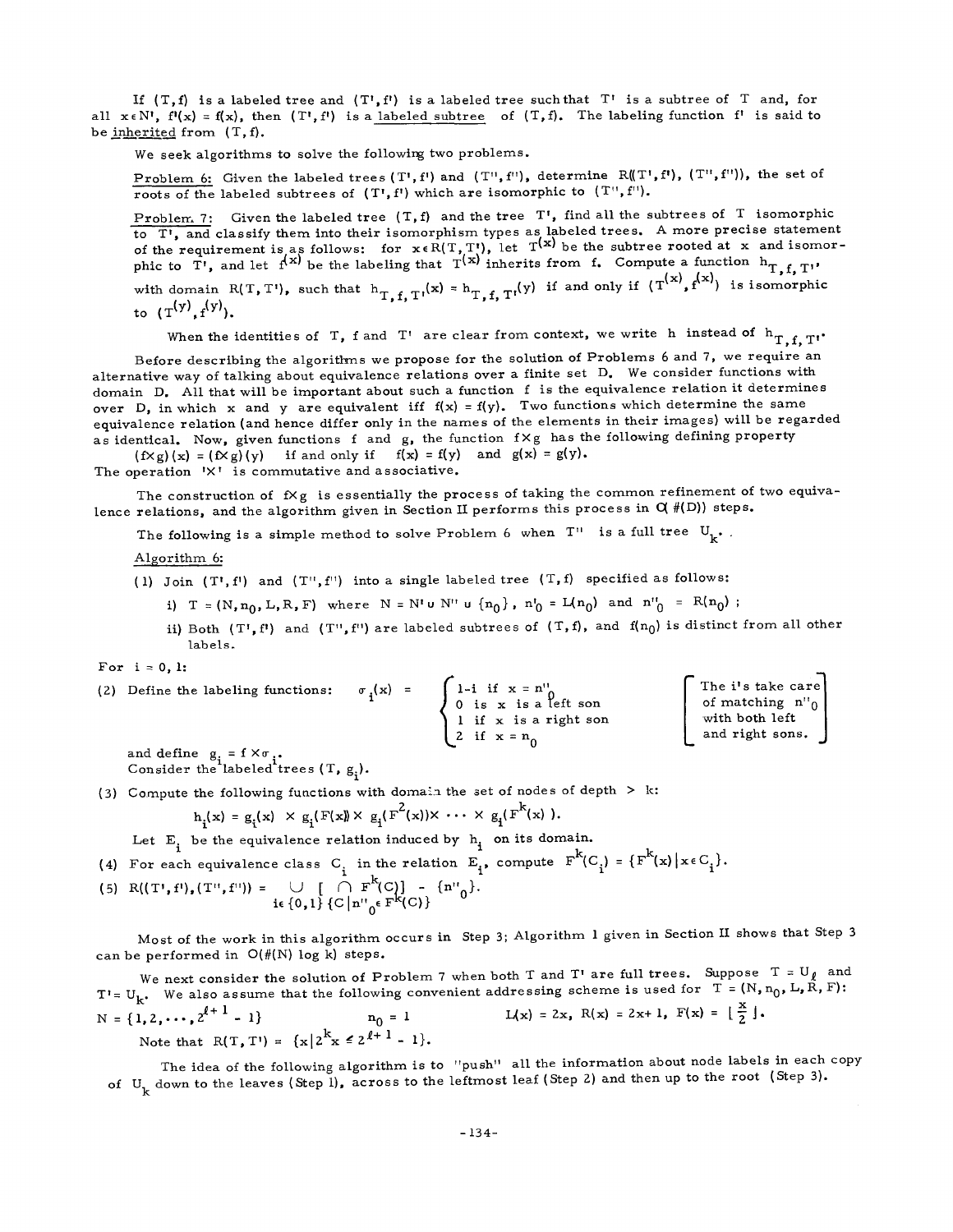Algorithm 7:

(1) This step computes a sequence of functions  $g_1, g_2, \dots, g_k$ . The domain D<sub>j</sub> of  $g_j = \{z \mid z \text{ is a multiple of } 2^j\}.$  For  $j = 1, 2, \ldots, k$ Set  $g_j(x) = f(x) \times f(\frac{1}{2})$ ,  $x \in D_j$  Set  $f(z) = g_j(z)$ ,  $z \in D_j$ 

(2) This step computes a sequence of functions  $e_1, e_2, \cdots, e_n$ . The domain of e. is D.. J J For  $j = 1, 2, \dots, k$  $\mathbf{r}$   $\mathbf{j} = 1, 2, \dots, n$ <br>Set  $\mathbf{e}$ .(x) = f(x)  $\times$  f(x+2<sup>j-1</sup>),  $\mathbf{x} \in D_j$ . Then set f(x) =  $\mathbf{e}_j(\mathbf{x})$ 

(3) Set 
$$
h_{U_{\ell}, f', U_{k}}(x) = f(2^{k}x)
$$
,  $x \in R(U_{\ell}, U_{k})$ .  
Algorithm 7 requires  $O((2 - \frac{1}{2}k) \cdot \#(N))$  steps.

Next we consider general approaches to the solution of Problem 7 when T' is an arbitrary tree. The next algorithm is appropriate when  $R(T, T')$  is known and has small cardinality.

### Algorithm 8:

(1) (Preprocessing) Construct a sequence  $x_1, x_2, \cdots, x_p$  of elements of N' such that (a)  $x_1 = n'_0$  (b) each element of N' occurs in the sequence

(c) for eath i,  $x_{i+1} = L(x_i)$  or  $x_{i+1} = R(x_i)$  or  $x_{i+1} = F(x_i)$ .

Standard methods of traversing trees serve to construct such sequences. The minimum length of such a sequence is  $2 \# (N!) - 1$ . Let  $i, j_1, \ldots, i$  be the positions in the sequence where a node occurs for the first time, where  $[n = #(N)]$ ."

(2) For each  $y \in R(T, T')$ :

Let  $\varphi$  be the isomorphism from  $T'$  onto a subtree of T rooted at y.

Construct the sequence  $y_1, y_2, \cdots, y_p$  such that  $y_i = \varphi(x_i)$ ,  $i = 1, 2, \cdots, p$ . This can be done by traversing the subtree in the same manner that T' was traversed to produce the sequence  $x_1, x_2, \cdots, x_n;$  i.e.,  $\int L(y_i)$  if  $x_{i+1} = L(x_i)$ 

$$
y_{i+1} = \begin{cases} \n\frac{\mu_{y_i}}{\mu_{i+1}} & \text{if } x_{i+1} = \mu_{x_i} \\
\frac{\mu_{y_i}}{\mu_{i+1}} & \text{if } x_{i+1} = \mu_{x_i} \\
\frac{\mu_{y_i}}{\mu_{i+1}} & \text{if } x_{i+1} = \mu_{x_i}.\n\end{cases}
$$

(3) For yeR(T,T')

Set 
$$
h_{T, f, T}(y) = f(y_{i}) \times f(y_{i}) \times \cdots \times f(y_{i})
$$
.

This algorithm can be executed in  $O((2\#(N'))-1) \cdot \#(R(T,T'))$  steps once  $R(T,T')$  is known.

Finally, we present a theorem which suggests a recursive approach to the computation of  $h_{T,f,T!}$ . This approach is especially applicable when T' itself contains a large number of isomorphic copies of a subtree T". The idea is that we can "push" the information contained in the copies of T" up to the roots of these copies, and then throw away those nodes in T' whose information has been pushed to such a root, obtaining a smaller tree  $T^m$ , which may be considered instead of  $T^i$ .